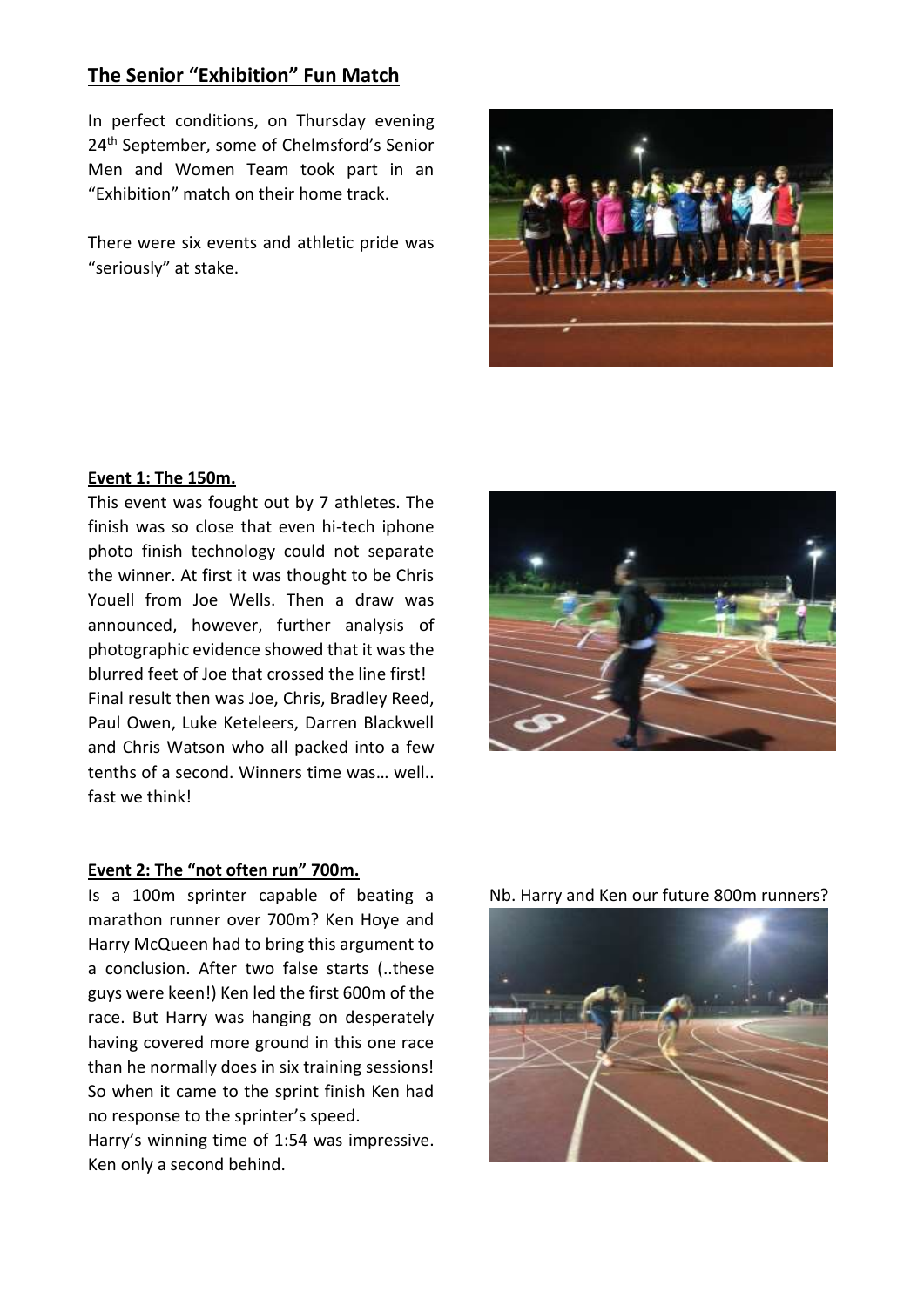#### **Event 3: The 400m v's 4x100m.**

Can one 400m man beat a team of ladies running the 4x100m? Steve Woodford was the brave man who took up the challenge against Erin Minton-Branfoot, Amy Hoye, Jade Harding and Connie Forman. Steve stormed the first 300m but, inevitably, the stamina ran out and the girl's team regained the lead in the home straight, going on to a solid win! An appeal by Steve that they should be disqualified was rejected by the stewards. Apparently a competitor "winning by running faster than the opposition" is not grounds for disqualification under current UKA rules.

## **Event 4: The 400m Hurdles.**

Which is faster in this race; a sub-50 second 400m flat runner or a proven sub-60 second 400m hurdler? Despite cries of "why did I agree to this at the Pub", the event got underway with Chris Youell, Luke Keteleers and Joe Wells once again locked in battle. The length of the event soon proved too much for Joe and he quickly dropped back allowing Luke to lead from Chris until coming off the last bend. At that point Chris's 400m speed came through to take the win by a whisker. An incredible winning time of 58.28s.

## **Event 5: The 200m Hurdles.**

Could hurdler Jade Harding beat non-hurdler Darren Blackwell over a 200m hurdle race? Darren's hurdles were raised by one notch just to even up the odds. Unfortunately, this additional height only exaggerated Darren's interesting (pioneering even!) style and he went from "room for improvement" to well…"The Youell" technique!! Regardless, his speed between the hurdles was enough to keep Jade behind and he took the win! Rough time, taken from the minute hand of the stadium clock, was somewhere between 25 seconds and 1 and a half minutes.

Note for reference: Don't mess with the Girl's Team! But Steve's appeal was commendable. It's not just the taking part…!!



Chris for the Steeplechase next season!



Recommendation for future races: despite winning, do not put Darren in a hurdles race instead of Jade.